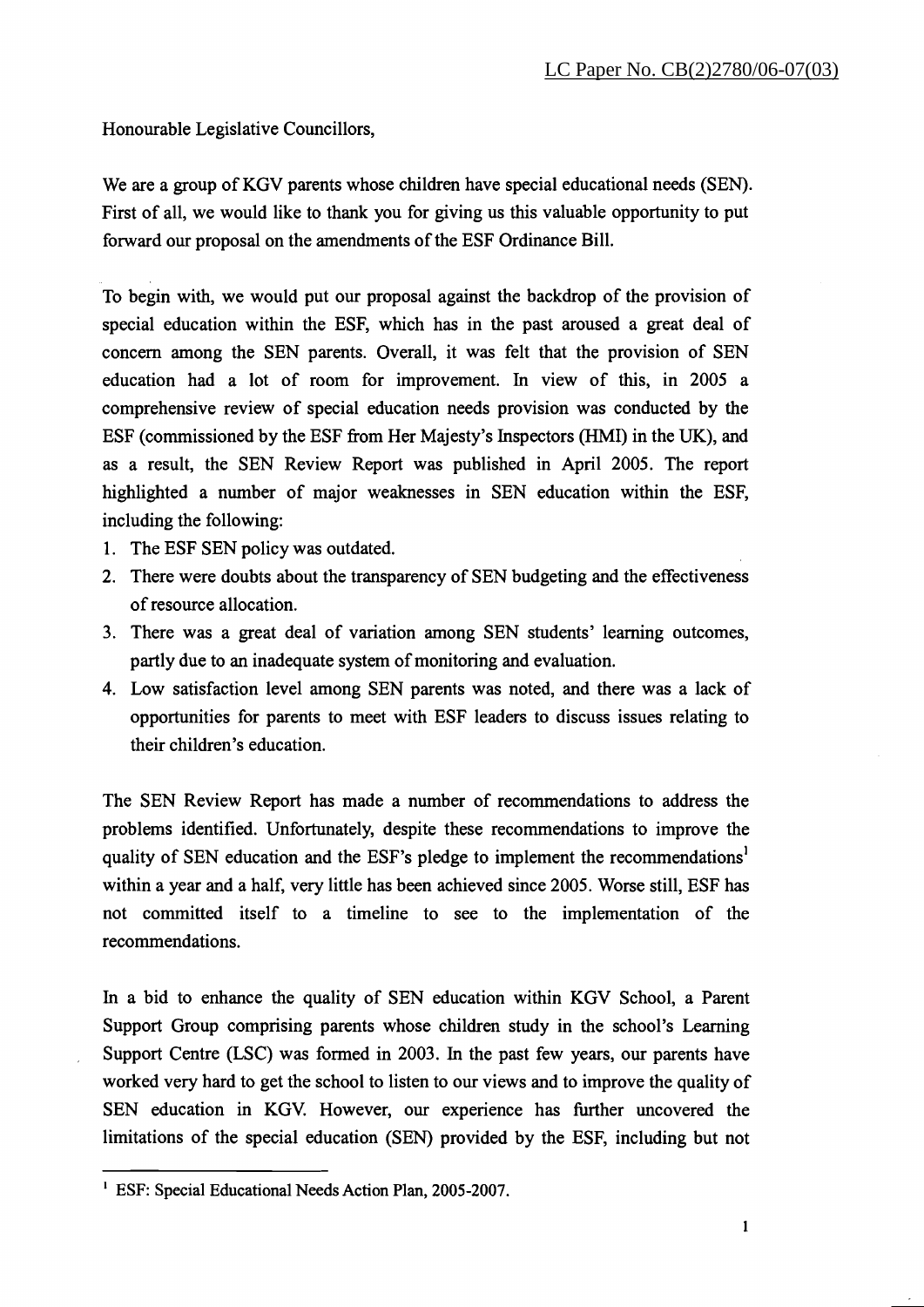limited to the following:

- 1. Lack of transparency in the curriculum of the LSC, as a result of which parents are ill-informed about their children's learning progress.
- 2. Lack of a communication channel for SEN parents to express their views and a platform for SEN parent participation. In March 2007, this group of KGV parents (comprising about half of the LSC population) lodged a formal complaint against the Head of the LSC and some related teaching/learning issues. The Principal of KGV School responded by sending the LSC parents a letter that outlined a number of retaliatory measures, including forbidding them to enter the school premises to pick up their children. However, other parents and their domestic helpers were allowed to do so. It was only after the intervention of some LegCo members that the Principal finally agreed, rather reluctantly, to withdraw the letter. On the other hand, although the ESF management responded to the complaint by acknowledging it within a short time, they have not addressed the issues parents raised but instead adopted a delay tactic. Consequently, six months have passed but an inquiry about the complaint has not yet been made. When the Vice Chairman of the PTSA who was then one of the parents involved in the complaint attempted to explain to the other members about the matter at the PTSA Executive Committee, she was silenced and asked to step down as the Vice Chairman.

Given such a background, we believe that the reform of SEN education within the ESF has to start with the fundamental principles, and hence we propose three amendments to the existing ESF Ordinance Bill:

## **1. Addinp to the objects of the ESF a clause that includes "without repard to disability", apart from race and relipion**

We believe that such an addition in the mission statement of the Foundation is only an attempt to putting its commitment to special education needs on paper. There should be no misunderstanding that an added clause like means that the ESF will have to accept any student with any degree of SEN, since in admitting SEN students the Foundation has its own criteria and its admission quota. Just as the Foundation can turn away an ethnic minority student because of the shortage of places, it can decide not to admit a SEN student for the same reason without being accused of failure to adhere to the mission statement. Furthermore, as inclusive education is advocated in the educational community locally and internationally, it is high time the ESF reviewed its mission statement to include a clause on "without regard to disability" to reflect the changing times and to keep itself abreast of the local and international trend.